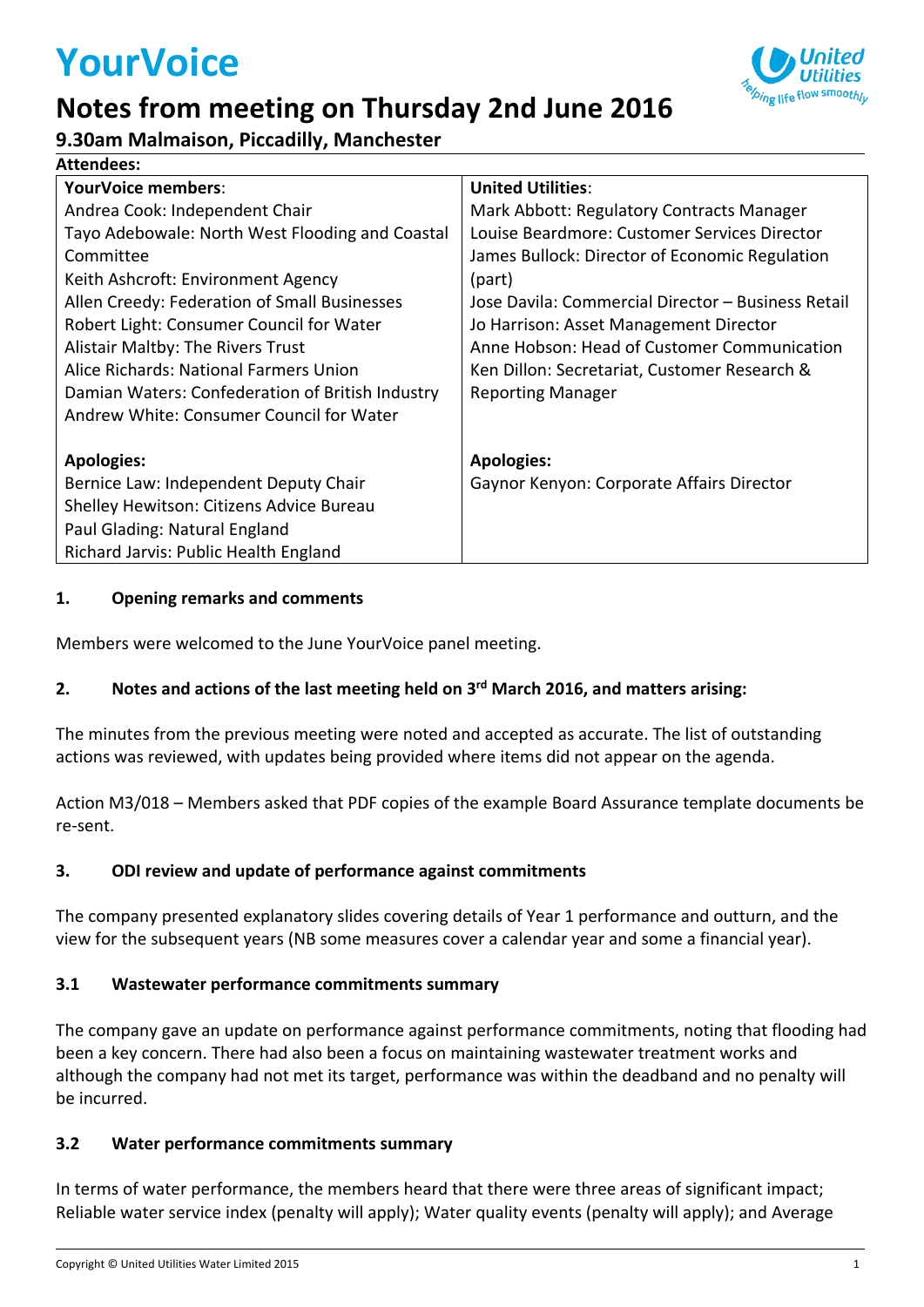## **YourVoice meeting notes**

minutes supply lost per property, which along with Reliable water service index has been affected by the Sweetloves water treatment works incident in Bolton.

Water quality is the key focus – in the year there have been 35 water quality events against a target of 12. The target for the coming year is 11 events with the focus very much upon improvement.

#### **3.3 Household Retail performance commitment summary:**

The company advised that the final outturn of the qualitative aspects of the Service Incentive Mechanism (SIM) has not yet been published, and it is awaiting confirmation.

'Satisfaction with value for money' outperformed the target for Year 1.

The 'number of meters installed' target has not been achieved and the company carried out focus group research to understand the reduction. This showed a significant level of scepticism about why the company should be promoting water meters and people feel more confident with an unmetered bill. The company is working on activities to improve the position. All other measures are on track.

Members debated and commented on the performance summary:

- There is some curiosity to understand what the customer experience impact of performance is (if any). Would customers notice a difference? Is there a risk of the business being criticised for poor performance when customers by-and-large are happy with service?
- Members noted that there is a transformation plan for drinking water quality and asked if this could be brought to a future meeting
- The current focus on making service more resilient to extreme weather events will continue to be important
- The panel noted the work being done with customers with vulnerabilities and asked what is being done to help customers to reduce the amount of water they use. The company was asked to provide an update on the wider water efficiency work at a future meeting.

Action – water efficiency activity update to be reviewed at a future meeting.

#### **4.0 Drought Plan**

The company provided a presentation on its review of its Drought Plan process which was noted by YourVoice members. Discussion centred on the process of consultation, and members were reminded that the process of drought communications is a tried and tested format. The panel asked to review the communication approach to establish whether there may be opportunities to comment and the company agreed to share this.

Action – company to share drought consultation and engagement approach.

#### **5.0 Abstraction Incentive Mechanism**

The company provided an overview of the requirements of the Abstraction Incentive Mechanism (AIM), reminding members that it had already adopted AIM through its outcome deliver incentives (ODIs). Only two companies had done this (United Utilities and Wessex Water). The recent guidance published by Ofwat suggesting engagement between companies and their CCGs in relation to AIM does not apply as the company already has AIM incorporated into its AMP6 commitments.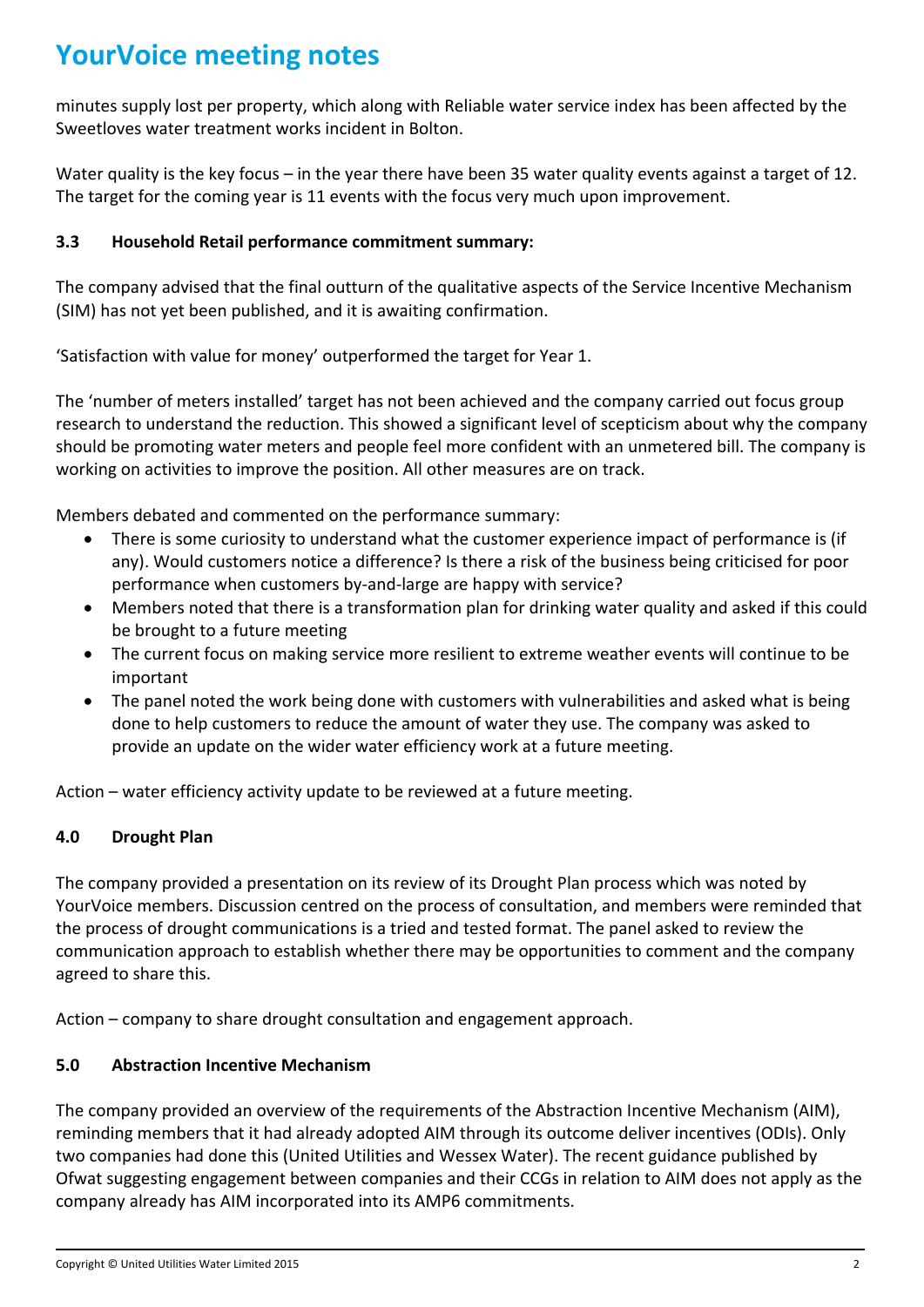## **YourVoice meeting notes**

After some discussion, the company highlighted that it is also looking at the opportunity to assess the role of reservoirs for flood water management and is working with the Environment Agency in this regard.

#### **6.0 PR19 Briefing**

A presentation was given by the company to highlight the approach for the next price review process, based on Ofwat's Water 2020 publication, issued on 25<sup>th</sup> May. The update covered key messages from May Water 2020 publications including:

- Expectations for CCGs and customer engagement
- Transition to CPI-based controls
- Domestic competition
- Customer engagement approach and YourVoice involvement
- Timetable of future Wholesale topics for discussion
- Outline of UU activities/governance for PR19
- PR19 timeline and key events

An item covering Water Framework Directive and catchment based approach was deferred to a future meeting owing to time issues.

Members recognised the key changes for PR19 such as the difference in price control structure – water resources, sludge, water network plus and wastewater network plus. Household retail and non-household retail controls were still expected, but little referred to in the documentation

Members were advised that Ofwat has appointed a staff member to manage relationships with CCGs (Alison Cullen), making sure that CCG chairs were kept up to date and were able to share good practice.

Members discussed how best to engage with regulators that are not part of YourVoice membership, such as the DWI, and noted that attendance should be requested at strategic points in the journey.

Action – company to provide a paper to document the strategic requirements from the DWI.

The panel discussed how best to enable customers understand the role they could play and how to educate them about company activity. The company was requested to work on the website to make YourVoice papers more readily available. These may need to be redacted to remove any commercially sensitive material.

Action – chair to work with the secretariat to improve visibility of YourVoice documents on the company website.

The issue of CPI versus RPI was discussed. The panel agreed that it was important to make clear to customers in any engagement, what is the basis for any pricing values, and to ensure that any associated messaging is appropriate and at the right level.

Members requested a view of the forward plan for customer research with target customer samples overlaid. This could help member organisations to contribute and engage with the individual activity, for example, how can small businesses get involved?

Action – company to update customer research summary.